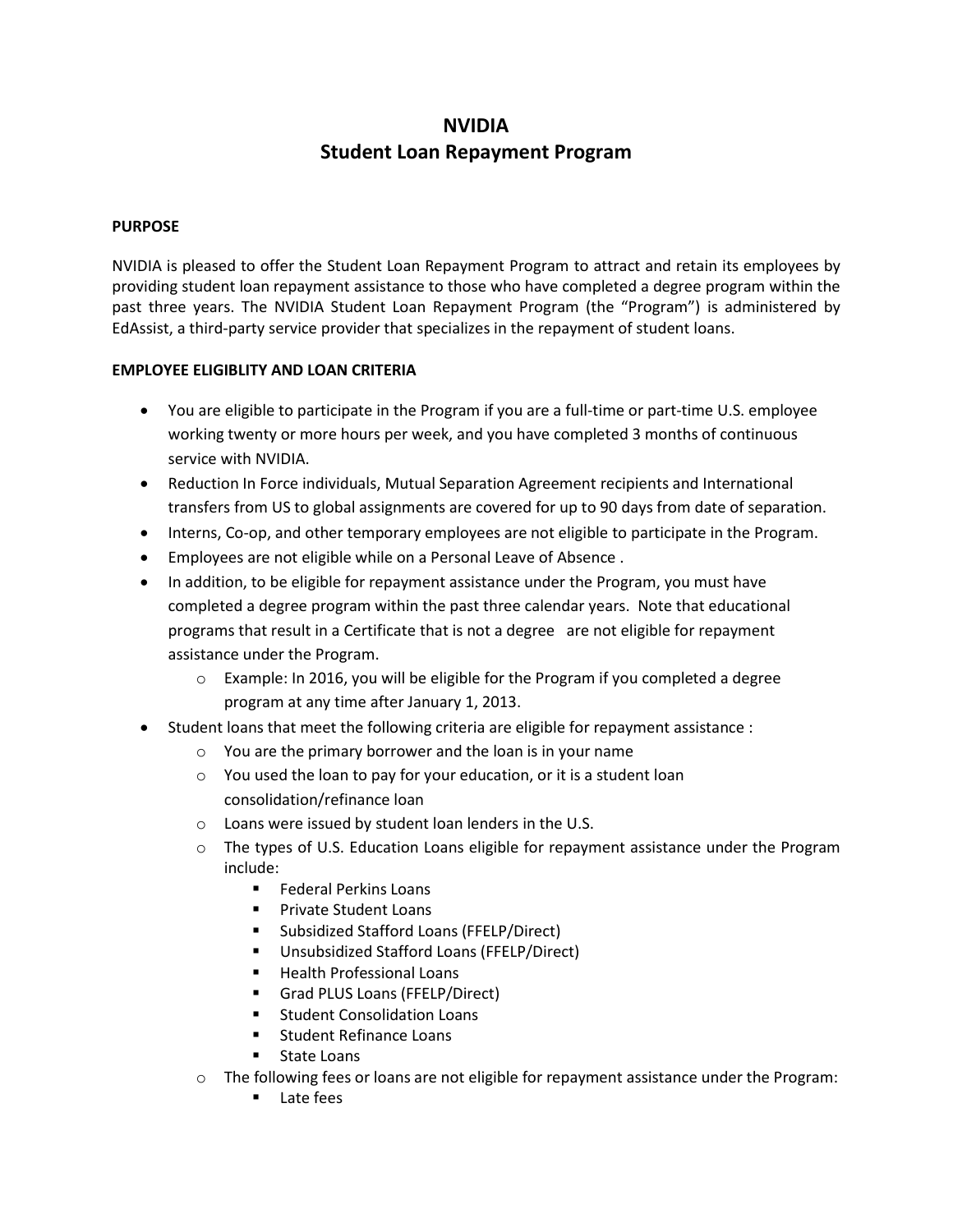- **Installment plan/deferred payment fees**
- **Direct Parent PLUS loans**
- Home Equity Lines used to repay Education
- Funds from 403(b)/401(k) or other retirement account
- Foreign Loans issued outside the U.S.

## **AMOUNTS OF LOAN REPAYMENT ASSISTANCE**

Loan repayments will be made directly to your loan Servicer(s) in the following amounts**:** 

| <b>Monthly Cap</b> | The lesser of \$500 or your required total monthly payment<br>amount. |
|--------------------|-----------------------------------------------------------------------|
| <b>Annual Cap</b>  | \$6,000                                                               |
| Lifetime Cap       | \$30,000                                                              |

- You should continue making minimum monthly payments to your loan servicer(s). Payments made to your loan servicer(s) are not guaranteed by the due date of your monthly payment(s).
- You are responsible for any required payment amounts in excess of the Program's monthly cap.
- You are responsible for directing your loan servicer as to how loan repayment amounts you receive from the Program should be applied to your account(s).
- You are responsible for submitting your loan payment request prior to your monthly payment due date, requests received after a monthly due date will be applied toward the next month's benefit period.

#### **FINANCIAL COUNSELING**

The Program includes expert education loan repayment guidance sessions. One-on-one guidance sessions are available to all Participants at no cost. Participants receive an individualized assessment of their current loan situation and can also receive an analysis & review of options to reduce debt, correct current / past issues and incorporate NVIDIA's contributions most effectively. Information on scheduling a one-on-one counseling session with education finance experts can be accessed on the LoanRepay website.

## **HOW TO APPLY TO PARTICIPATE IN THE PROGRAM**

Applications must be submitted online using the EdAssist LoanRepay website (www.tamsonline.org/nvidia) which can be accessed via a link on NVINFO.

> STEP 1: Create a LoanRepay application through the EdAssist NVIDIA LoanRepay site. The application must contain all required information about your applicable loans, such as where you earned your degree, the type of degree obtained, field of study, graduation date,